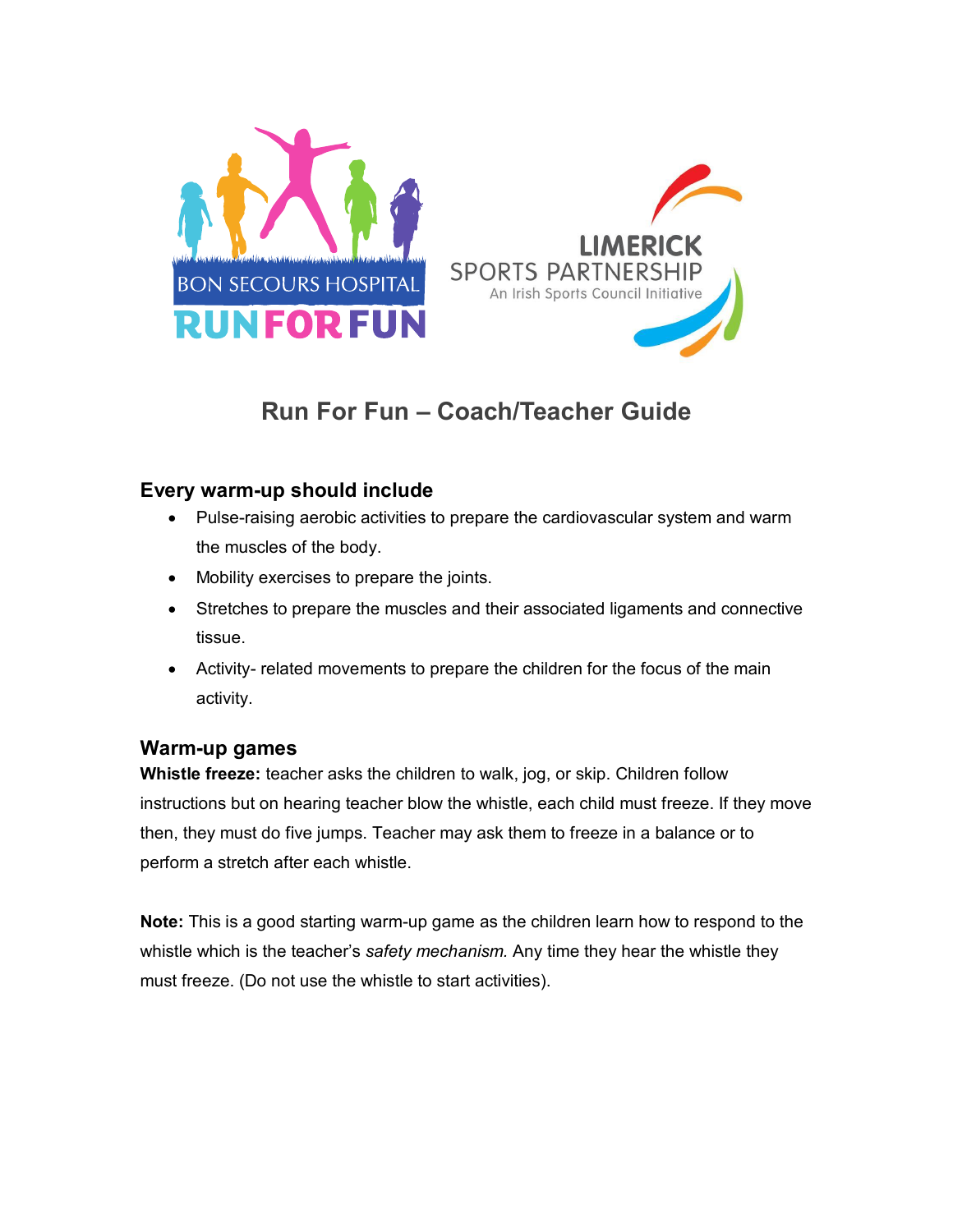**Top gear:** children are asked to imagine that they are driving a car and as the teacher calls out the various gears the children must accelerate or decelerate depending on the gear that iscalled. All children start travelling around the play area in first gear which is walking and get progressively faster up to running at a brisk pace for fifth gear.

**Call the number:** allow the children to walk, run or skip around the hall. The teacher calls a number for example, four. The children must form groups of four. Continue the game calling different numbers each time. Teacher may ask them to perform a balance or to perform a stretch after each whistle.

**Busy bees:** allow the children to walk, skip or run around the hall. When the teacher calls 'busy bees elbows' each child must find a partner and touche l bows. Continue the game calling different body parts each time. Teacher may ask the children to perform a stretch after each body part is called. For example, 'busy bees hands now do a calf stretch.

**The DVD game:** Children respond to the following DVD controls, using the appropriate actions: When the teacher calls 'play' the children walk around. 'Rewind' means run or walk backwards, 'Fast forward' means run, 'Pause' means jog on the spot, 'Stop' means stop and 'Eject' means jump up.

**Partners:** The children run about the play area. When the teacher calls out the number one, the children must find a partner and shake hands. This is partner handshake number one. The children leave their partner and run around the gym once more, this time the teacher calls out the number two and the children must find a different partner and shake hands. This is partner handshake number two. This process is repeated up to the number five. When children are used to their partners the numbers can be called out at random. The children must find the correct partner that corresponds to that number. There is a lot of memory work in this activity and it is a great energiser.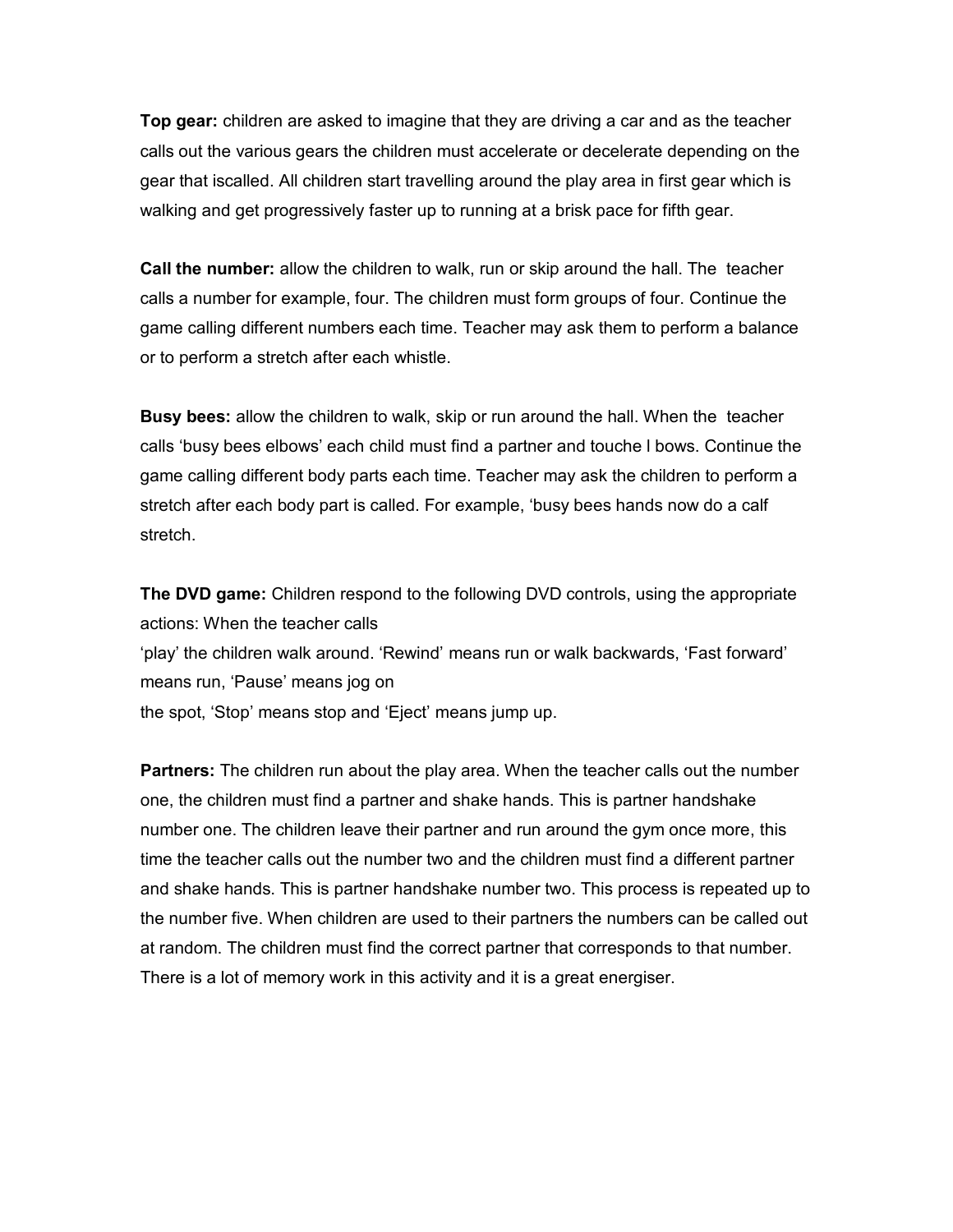| <b>All Sessions</b> |                                                              |                                                                                                                                   |                                                            |
|---------------------|--------------------------------------------------------------|-----------------------------------------------------------------------------------------------------------------------------------|------------------------------------------------------------|
| Day 1<br>Aim for:   | Day 2<br>Aim for:                                            | <b>Warm-up</b> everyday to get bodies ready<br>to run, & Cool-down to loosen out after<br>the run.                                | <b>Running Games</b>                                       |
| Week 1              |                                                              |                                                                                                                                   |                                                            |
| $\frac{1}{2}$ mile  | $\frac{1}{2}$ mile                                           | <b>Warm-up:</b> mobilisers for joints and short<br>easy jog to get ready for running.<br>Cool-down: walk and stop to stretch out. | Pair up: walk and jog<br>with a partner<br>Group relays    |
| Week <sub>2</sub>   |                                                              |                                                                                                                                   |                                                            |
| 1 mile              | 1 $\frac{1}{2}$ miles                                        | Running relaxed-shoulders down,<br>elbows bent, hands in relaxed fist shape<br>for easy                                           | Group Up: 4-5 run as a<br>group<br>Lead the Line: in pairs |
| Week 3              |                                                              |                                                                                                                                   |                                                            |
| 1 mile              | 1 $\frac{1}{2}$ miles                                        | Practice<br>Keeping pace so you can start and finish<br>run sections without slowing down too<br>much                             | Call the Spot:<br>Fast Pairs:                              |
| Week 4              |                                                              |                                                                                                                                   |                                                            |
| 1 mile              | <b>Great Limerick</b><br>Run 4 Fun<br>2 miles<br>Well done © | Practice<br><b>Running in a group to talk while jogging</b><br>a good pace                                                        | Lead the Line<br>or<br>Relays                              |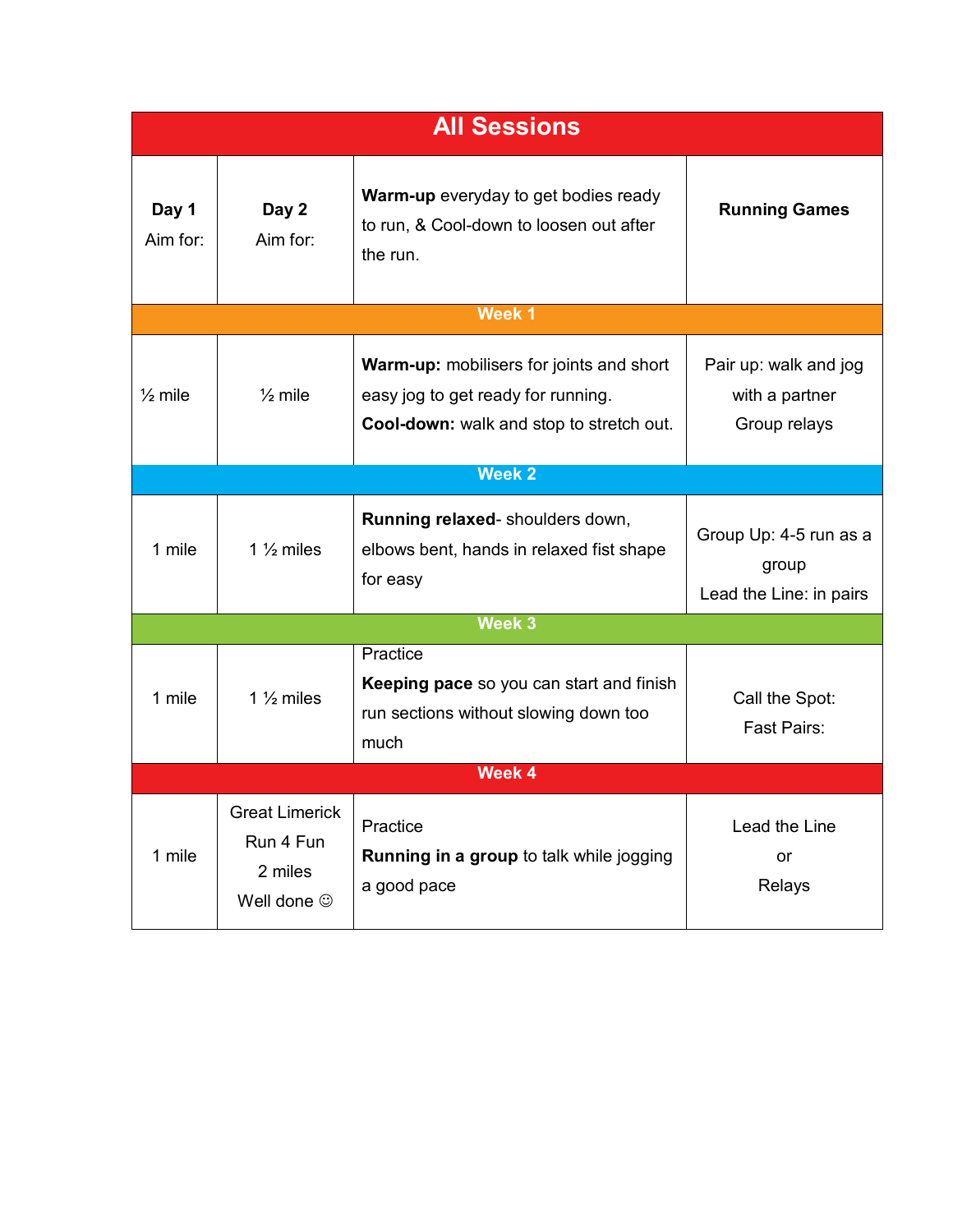**4-7 year olds Event: 1km walk and jog** on mainly grass and running track. Parents can cheer on or join in! No structured training program advised for 4-7 yr olds. Family relays and running games that children enjoy are encouraged as the best preparation.

**8-12 year olds Event: 2miles walk/jog/run** on pathways, trail and running track. For safety, marshals will guide runners on the route and adults may not run with the  $8-12yr$ old group.

**8-12 years old** - Preparing for the 2 mile run involves learning to run in a group and pace your running. Take walk breaks when you need to catch your breath and add a little running in so your legs get used to going the distance.

#### **How to Do Running Games:**

**Pair up:** partner with somebody and stay together to run and walk when you needchallenge is to keep going and finish together.

**Group relays:** make a running track- laps can be formed around cones in big grass area, or up & down a straight. Mixed groups of 4-5 on a team. Pass a baton (or beanbag, scarf, ring..) for 1 or up to 4 runs each.

Mix groups so teams change and runners get a chance lead/finish and run different parts of relays.

**Group Up:** Get together in a group 4-5 run- stay together to finish as a group, with walk breaks if someone needs a breather. Run as a team!

**Lead the Line:** line up in pairs to make a running train. Coach or leaders at the front call the next pair to run up from the back to take the lead. Keep space from the runners ahead and be ready to hit the front.